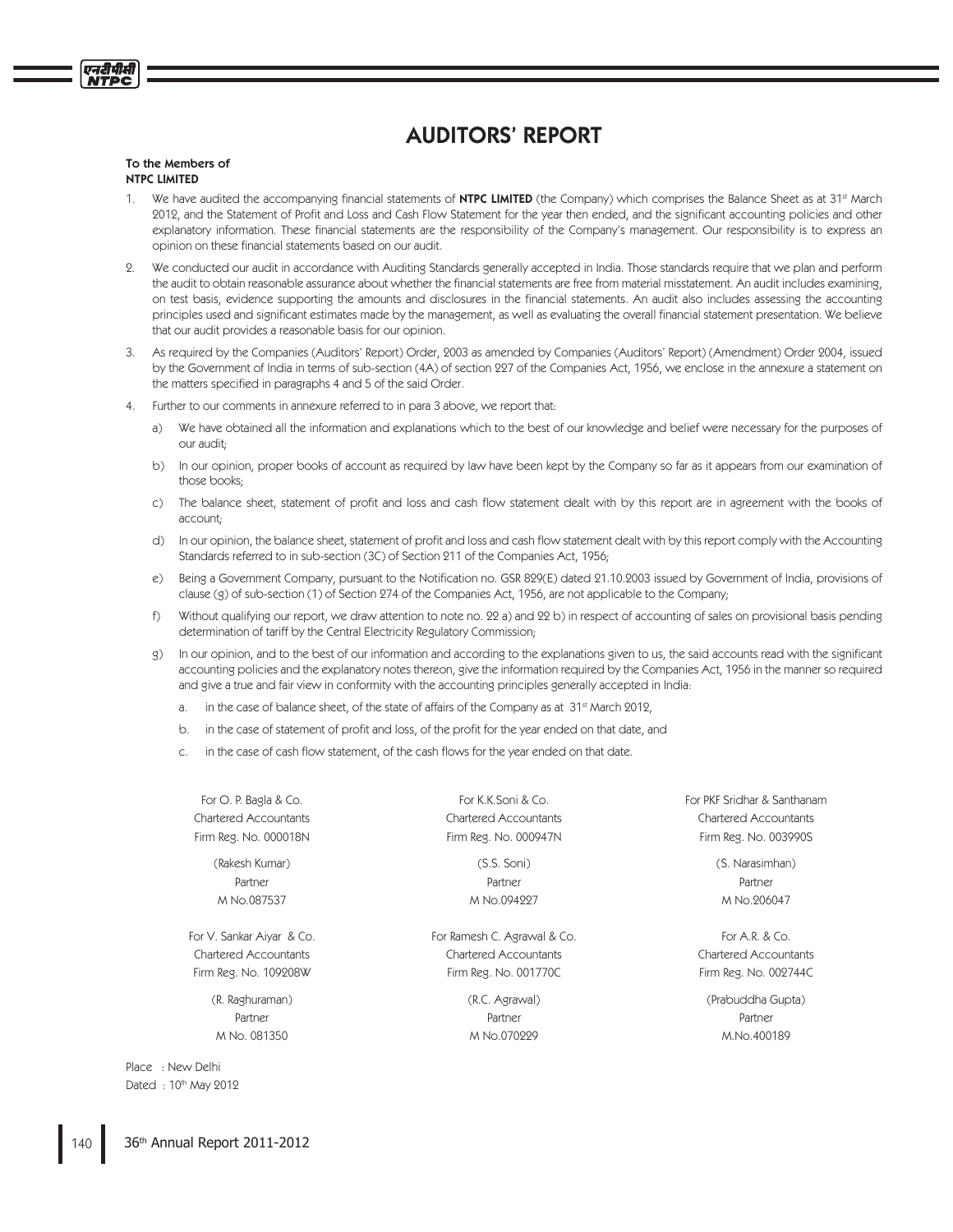## ANNEXURE TO THE AUDITORS' REPORT

### Statement referred to in paragraph (3) of our report of even date to the members of NTPC LIMITED on the accounts for the year ended 31st March 2012

- (i) (a) The Company has generally maintained proper records showing full particulars including quantitative details and situation of fixed assets.
	- (b) All the assets have not been physically verified by the management during the year but there is a regular programme of verification to cover all assets over two years which, in our opinion, is reasonable having regard to the size of the Company and the nature of its assets. No material discrepancies were noticed on such verification.
	- (c) Substantial part of the fixed assets has not been disposed off during the year.
- (ii) (a) The inventory has been physically verified by the management at reasonable intervals.
	- (b) The procedures of physical verification of inventory followed by the management are reasonable and adequate in relation to the size of the Company and the nature of its business.
	- (c) The Company is maintaining proper records of inventory. No material discrepancies were noticed on such verification.
- (iii) (a) The Company has not granted any loans secured or unsecured to any companies, firms or other parties covered in register maintained under Section 301 of the Companies Act, 1956.

In view of clause 4(iii)(a) above, the clauses 4(iii)(b), 4(iii)(c) and 4(iii)(d) of the Order are not applicable.

(e) The Company has not taken any loans, secured or unsecured from companies, firms or other parties covered in register maintained under Section 301 of the Companies Act, 1956.

In view of 4(iii) (e) above, the clauses 4(iii) (f) and 4(iii) (g) of the Order are not applicable.

- (iv) In our opinion and according to the information and explanations given to us, there is adequate internal control system commensurate with the size of the Company and the nature of its business for purchase of inventory and fixed assets and for sale of electricity, goods and services. During the course of our audit, we have not observed any continuing failure to correct major weaknesses in internal control systems.
- (v) (a) According to the information and explanations given to us, during the year under audit there have been no contracts or arrangements which need to be entered in the register maintained under section 301 of the Companies Act, 1956. In view of clause  $4(v)$  (a) above, the clause  $4(v)$  (b) of the Order is not applicable.
- (vi) In our opinion and according to the information and explanations given to us, the Company has complied with the directives issued by the Reserve Bank of India, the provisions of Sections 58A and 58AA or any other relevant provisions of the Companies Act, 1956 and the Companies (Acceptance of Deposits) Rules, 1975 with regard to the deposits accepted from the public. No order has been passed with respect to Section 58A and 58AA, by the Company Law Board or National Company Law Tribunal or Reserve Bank of India or any Court or any other tribunal.
- (vii) In our opinion, the Company has an internal audit system commensurate with its size and nature of business.
- (viii) We have broadly reviewed the accounts and records maintained by the Company pursuant to the Rules made by the Central Government for the maintenance of cost records under section 209 (1) (d) of the Companies Act, 1956 and we are of the opinion that prima facie the prescribed accounts and records have been made and maintained. We have not, however, made detailed examination of the records with a view to determine whether they are accurate and complete.
- (ix) (a) Undisputed statutory dues including provident fund, investor education and protection fund, income tax, sales-tax, wealth tax, service tax, custom duty, excise duty, cess and other statutory dues have generally been regularly deposited with the appropriate authorities and there are no undisputed dues outstanding as on 31<sup>st</sup> March 2012 for a period of more than six months from the date they became payable.
- (b) The disputed statutory dues aggregating to 164.77 crore that have not been deposited on account of matters pending before appropriate authorities are detailed below:

|                |                                                                              |                                 |                                              | ₹ crore |
|----------------|------------------------------------------------------------------------------|---------------------------------|----------------------------------------------|---------|
|                | SI.No. Name of Statute                                                       | Nature of dues                  | Forum where the dispute is pending           | Amount  |
|                | Central Sales Tax and Sales Tax/ Sales Tax/VAT<br>VAT Acts of Various States |                                 | Additional Commissioner of Sales Taxes       | 26.53   |
|                |                                                                              |                                 | Commissioner of Sales Tax                    | 6.46    |
|                |                                                                              |                                 | Dy. commissioner of Sales/ Commercial Taxes  | 15.92   |
|                |                                                                              |                                 | High Court                                   | 83.51   |
|                |                                                                              |                                 | Sales Tax Tribunal                           | 1.81    |
|                |                                                                              |                                 | Joint Commissioner (Appeal) Trade tax        | 2.05    |
| $\overline{Q}$ | Water (Prevention & Control<br>of Pollution) Cess Act, 1977                  | Water/Pollution Cess            | Appellate Authority, Pollution Control Board | 0.41    |
| 3.             | Central Excise Act, 1944                                                     | Central Excise Duty/Service tax | <b>CESTAT</b>                                | 1.61    |
| 4.             | Income Tax Act, 1961                                                         | Income Tax                      | Income Tax Appellate Tribunal/CIT            | 1.63    |
|                |                                                                              |                                 | Allahabad High Court                         | 24.11   |
|                |                                                                              |                                 | Asst. Commissioner                           | 0.73    |
|                | Total                                                                        |                                 |                                              | 164.77  |

(x) The Company has no accumulated losses and has not incurred cash losses during the financial year covered by our audit and the immediately preceding financial year.